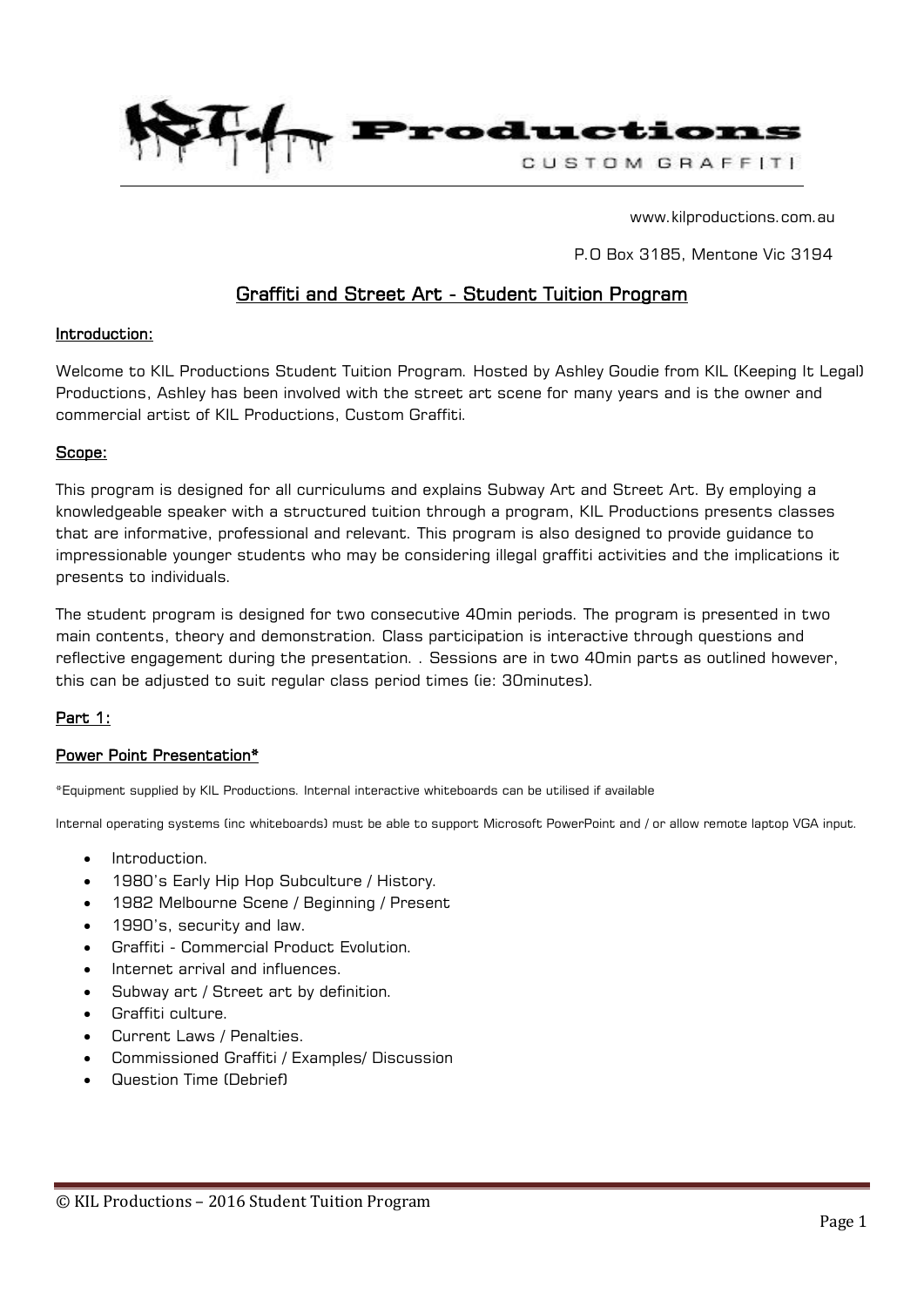## Part 2:

## Live Demonstration:

KIL Productions will produce a 20 min piece on a canvas in a controlled environment. The basic structure and components of street art are demonstrated including spray paint overview and nozzle (cap) type demonstration. Following this a graffiti styled piece is produced on a canvas and demonstrated techniques as follows.

- Rough in from sketch / design plan.
- Letter fill / Effects.
- Background Design.
- Final Outlining.
- Highlights and Effects.

Final question time is also followed up by a personalised hand style demonstration.

## Summary:

Our experience shows that the subject of Street Art and Subway Art is often misunderstood due to the underground culture associated with it. De-mything the subculture and explaining elements from an experienced street artist provides information not provided at print media level.KIL Productions is able to deliver student knowledge that is well received, informative and of a professional standard.

This program has been successfully rolled out since 2015 and ensures to be an informative discussion and presentation providing both knowledge and value for money. As a follow up program, Art Departments are advised to participate in the Melbourne Street Art tours hosted by some of Melbourne's most respected street art commentators.

KIL Productions is suitably qualified with references available upon request. Working with children, Public Liability Insurance and White Card (OHS) holder documents are also available upon request.

## Cost / Payment:

- Melbourne Metro Schools \$200.00\* (Per session) Minimum two sessions.
- Regional Victoria- \$300.00\* (Per Session) Minimum two sessions.
- Booking Deposit \$200.00 (Terms 7 Days)
- Direct Deposit Mr Ashley Goudie BSB: 063885 Acc: 1039646 \*Some conditions may apply.

## Bookings:

Email: [kilproductions@bigpond.com](mailto:kilproductions@bigpond.com)

Phone: 0438 59 11 28 (Ashley Goudie)

Web: www.kilproductions.com.au